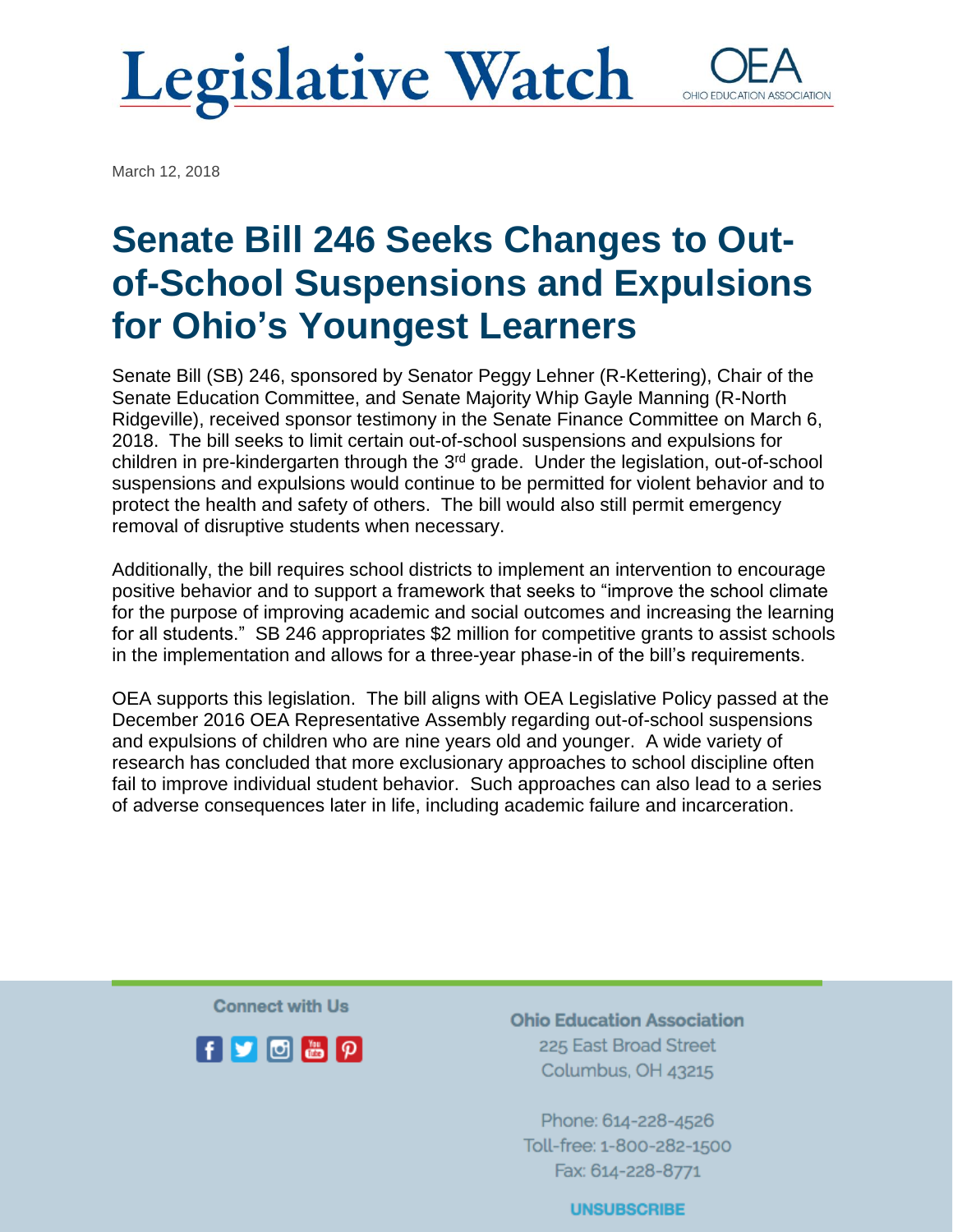### **Legislative Watch** OHIO FDUCATI

### OEA Testifies in Opposition to Education Consolidation Bill

On Wednesday, March 7, 2018, OEA testified in opposition to House Bill 512. The bill, sponsored by Representative Bill Reineke (R- Tiffin), seeks to consolidate the Ohio Department of Education, the Ohio Department of Higher Education, and the Governor's Office of Workforce Transformation into a new, cabinet-level agency, the Ohio Department of Learning and Achievement. The bill also proposes to transfer most of the functions and policy-making powers of the State Board of Education (SBOE) to the new department. Under the bill, SBOE would oversee teacher licensure and educator misconduct.

The primary reasons for OEA's opposition is the concern that the unique needs of K-12 education, higher education and workforce development could get lost in the creation of a new "super" agency. Additionally, the bill would strip the State Board of Education of most of its powers taking away an important means of input in education policy for educators, parents and the public.

You can read OEA's testimony on HB 512 by clicking [here.](https://www.ohea.org/cms/assets/uploads/2018/03/HB-512-testimony.pdf)

Of the 33 individuals and organizations that provided testimony, 26 were listed as opponents. The Ohio School Boards Association, Buckeye Association of School Administrators, Ohio Faculty Council, current and former members of the State Board of Education and home school advocates were among those voicing opposition to the bill.

**Connect with Us** 



**Ohio Education Association** 225 East Broad Street Columbus, OH 43215

Phone: 614-228-4526 Toll-free: 1-800-282-1500 Fax: 614-228-8771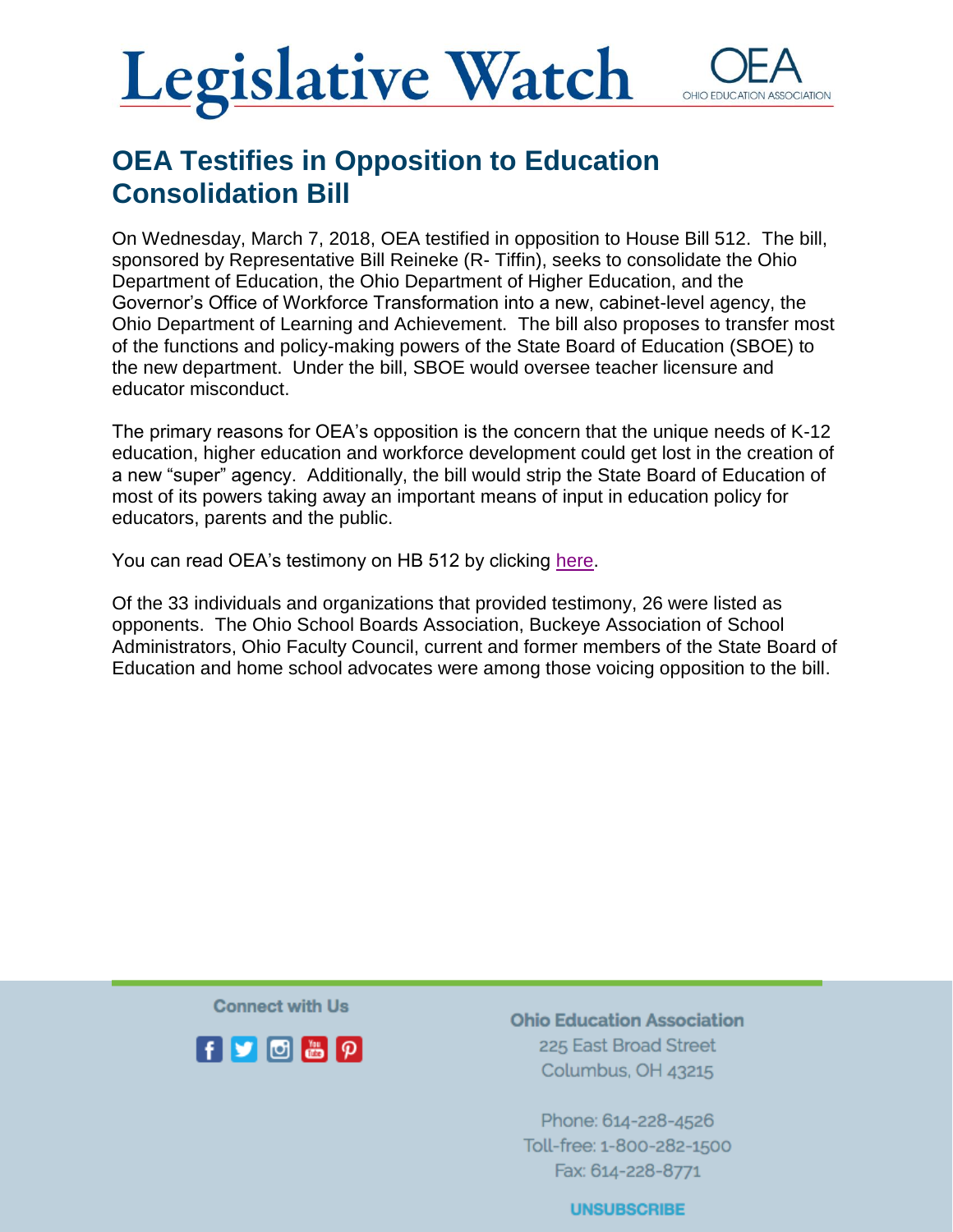## **Legislative Watch** OHIO EDUCATI

### SB216 – OTES Reform Long-Sought by OEA Passes Senate Education Committee

The Senate Education Committee has passed a package of reforms to the Ohio Teacher Evaluation System (OTES) that is based on recommendations made by the Educator Standards Board (ESB), which is led by teachers. OEA strongly supports this OTES reform package and has made it a top-priority.

Also, on the plus side, was the removal of a provision that would have allowed a superintendent to assign a licensed teacher to any grade or subject. OEA advocated for removal of this provision.

However, another provision in SB 216, allowing for a "grade band flex" teacher assignment, is cause for concern. The bill also changes educator grade bands for individuals seeking initial licensure after the bill takes effect. (Current teachers are grandfathered). OEA will continue to urge that these and other concerns be addressed when the House takes up the bill.

Amendments to SB 216 accepted by the Senate Education Committee on March 7 included:

#### • **OTES Reform:**

- $\circ$  Requires ODE to revise the state board of education's standards-based state framework for the evaluation of teachers, **based on the recommendations of the Educator Standards Board (ESB)** and submit a summary of the revisions to the state board for review. Not later than **May 1, 2019**, the state board shall adopt the revised framework. Not later than **July 1, 2019**, the board of education of each school district, in consultation with teachers employed by the board, shall update its standards-based teacher evaluation policy to conform with the state board's adopted framework.
- o Requires OTES state framework to include **at least two measures of high-quality student data** to provide evidence of student learning attributable to the teacher being evaluated.
- $\circ$  ODE shall define "high-quality student data" and for this purpose. When applicable to the grade level or subject area taught by a teacher, highquality student data shall include the value-added progress dimension,

**Connect with Us** 



**Ohio Education Association** 225 East Broad Street Columbus, OH 43215

Phone: 614-228-4526 Toll-free: 1-800-282-1500 Fax: 614-228-8771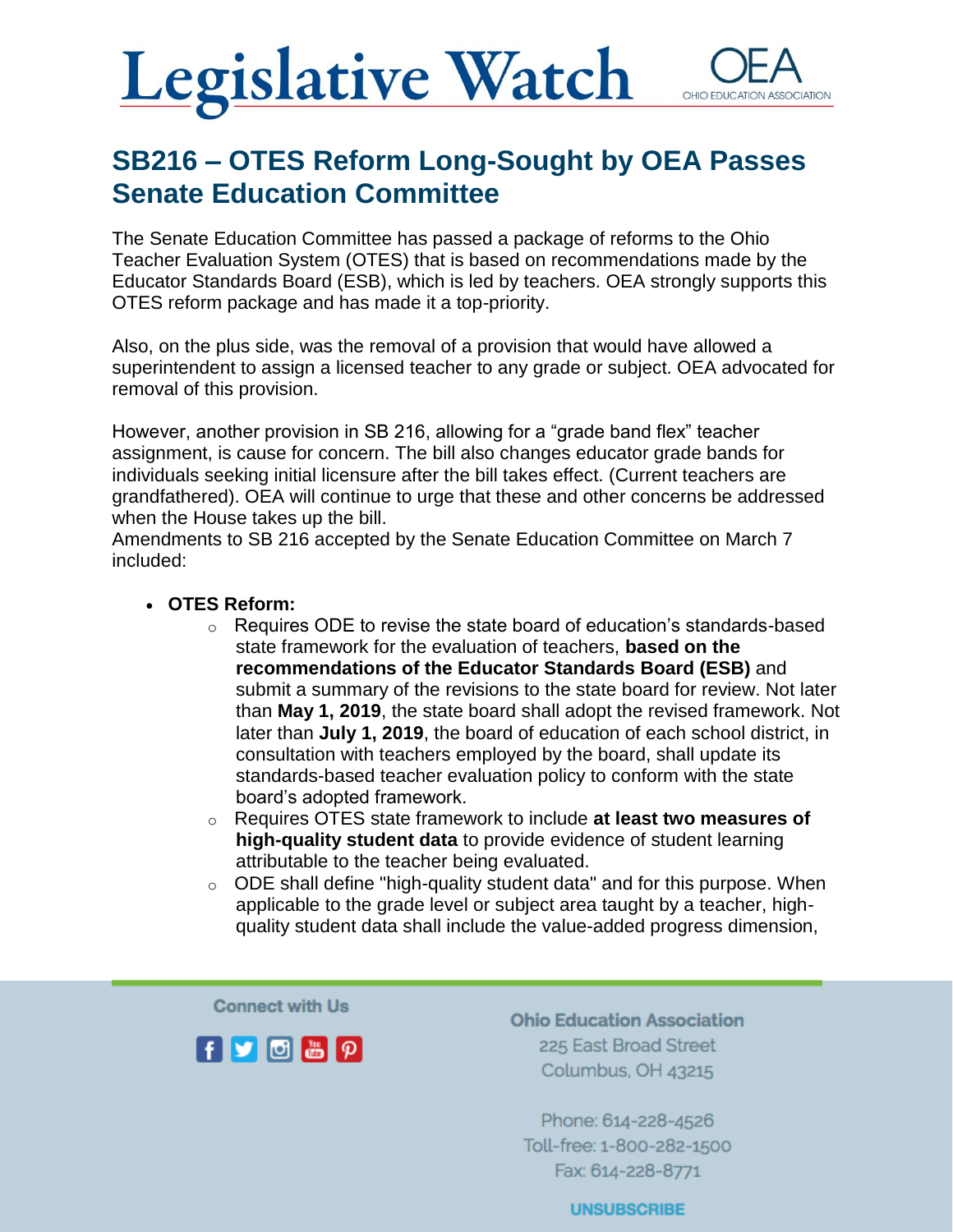

but the teacher or evaluator shall use at least one other measure of highquality student data to demonstrate student learning.

o High-quality student data **may be used as evidence in any component of the evaluation related to the following (i.e. not as a separate 50% factor):**

(a) Knowledge of the students to whom the teacher provides instruction; (b) A teacher's use of differentiated instructional practices based on the needs or abilities of individual students;

- (c) Assessment of student learning;
- (d) A teacher's use of assessment data;
- (e) Professional responsibility and growth.
- Prohibits the use of student learning objectives
- **College Credit Plus textbooks:** Requires families and school districts to share the cost of textbooks needed for student participation in the CCP program, unless the student's family is at or below 200 percent of the federal poverty level.
- **Early college high school four-year provisional license:** Requires that the state board shall adopt rules establishing standards and requirements for obtaining a nonrenewable four-year provisional educator license for teaching in grades seven through twelve at an early college high school as long as the applicant meets prescribed qualifications.
- **Educator Licensure Bands and Teacher Assignment:**
	- o Removes unrestricted authority to employ teachers to any grade or subject for which they are not licensed,
	- $\circ$  A superintendent may employ a teacher in a subject area for which the person is not licensed or a grade level for which the person is not licensed that is **within two grade levels of the person's licensure grade band** for up to three school years if that person has three or more years of teaching experience and attains a passing score on an examination prescribed by the state board of education in the teaching area
	- $\circ$  After a person has taught in a subject area or grade band for which that person is not licensed for one year under this section, that person may be licensed in the area or grade band for which he or she had been teaching under this section if that person successfully completes the

**Connect with Us** 



**Ohio Education Association** 225 East Broad Street Columbus, OH 43215

Phone: 614-228-4526 Toll-free: 1-800-282-1500 Fax: 614-228-8771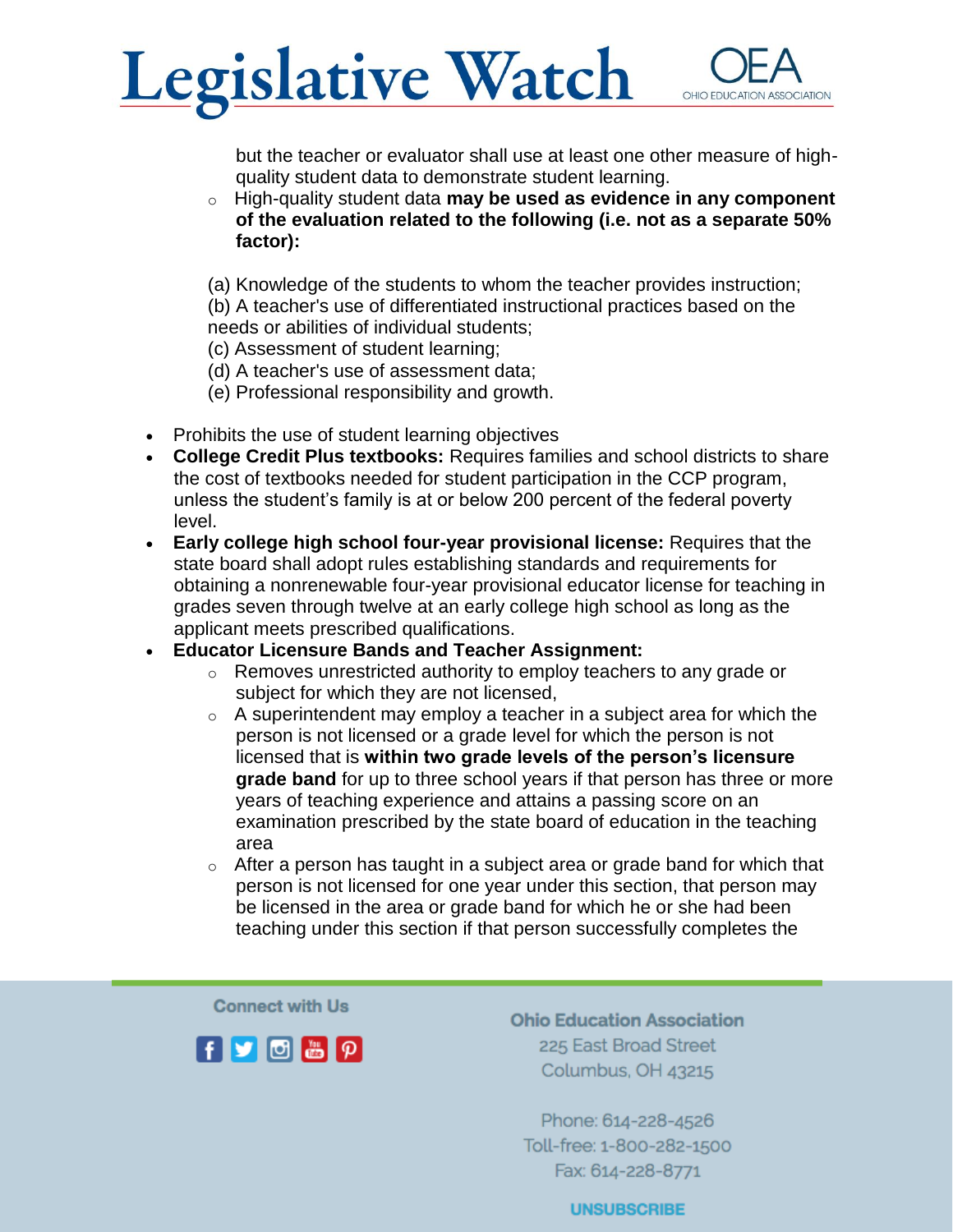

pedagogy and instruction in the teaching of reading required by ODE for that subject area or grade band. A teacher preparation program approved by the chancellor of higher education or a school district board of education may provide the required pedagogy course or courses.

- o **Grade Bands:** Requires educator licenses issued by the state board of education to be issued in the following grade bands:
	- oPre-K through grade 5
	- oGrades 4 through 9
	- oGrades 5 through12
- o Current **teachers grandfathered from new grade bands:** The changes to the grade band specifications under this amendment shall not apply to a person who holds an educator license prior to the effective date of the bill.

#### HB 98 – Senate Education Committee Passes Bill to Provide Students More Information About Careers in the Skilled Trades; Other Education Amendments Included

House Bill 98 (R-Duffey/D-Boggs) adds representatives from the skilled trades and technical careers to the list of entities for which boards of education are required to make uniform presentations regarding career information to students. OEA supports this proposal. It is critical that students receive a full range of information about how what they learn in public schools can be linked with the training and development of skills that will result in good-paying jobs in Ohio's diverse economy.

The Senate Education Committee added a batch of un-related amendments before passing House Bill 98 on Wednesday, March 7, 2018:

• An amendment from Sen. Randy Gardner (R-Bowling Green) would provide funding to partially offset massive tax revenue losses in Benton-Carroll-Salem schools from devaluation of the Davis-Besse nuclear power plant in Ottawa County. Sen. Bill Coley (R-West Chester) objected to the amendment, but it passed with support from all other members of the committee present.

**Connect with Us** 



**Ohio Education Association** 225 East Broad Street Columbus, OH 43215

Phone: 614-228-4526 Toll-free: 1-800-282-1500 Fax: 614-228-8771